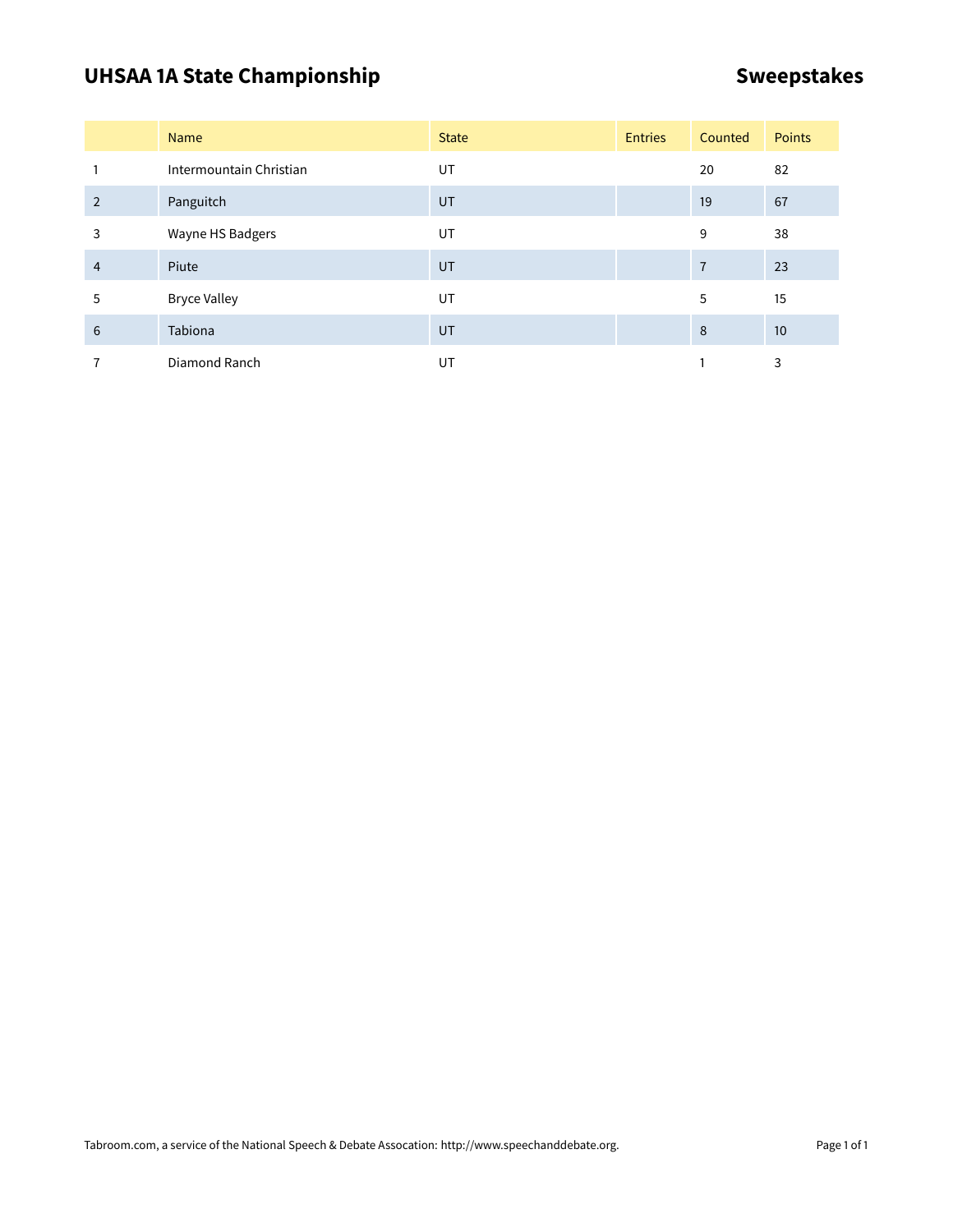### UHSAA 1A State Championship **Congressional Debate**

| <b>Plc</b>        | <b>Name</b>            | <b>School</b>           |              |
|-------------------|------------------------|-------------------------|--------------|
| 1                 | Indiana Houston        | Panguitch               |              |
| $\overline{2}$    | Cairo Houston          | Panguitch               | (4356763060) |
| 3                 | Jessica Lathrop        | Intermountain Christian |              |
| 4                 | <b>LOGAN HOUSTON</b>   | Panguitch               |              |
| 5                 | Liam LeFevre           | <b>Bryce Valley</b>     | (lee um)     |
| 6                 | <b>Tanner Lee</b>      | Intermountain Christian |              |
| $\overline{1}$    | <b>Berit Hamner</b>    | Intermountain Christian |              |
| 8                 | Parker Lewis           | Tabiona                 |              |
| 9                 | Tyler Witt             | Tabiona                 |              |
| 10                | Lizzie Carlson         | Tabiona                 |              |
| 11                | Kaylee Sweat           | Tabiona                 |              |
| $12 \overline{ }$ | <b>Whitney Roberts</b> | <b>Bryce Valley</b>     |              |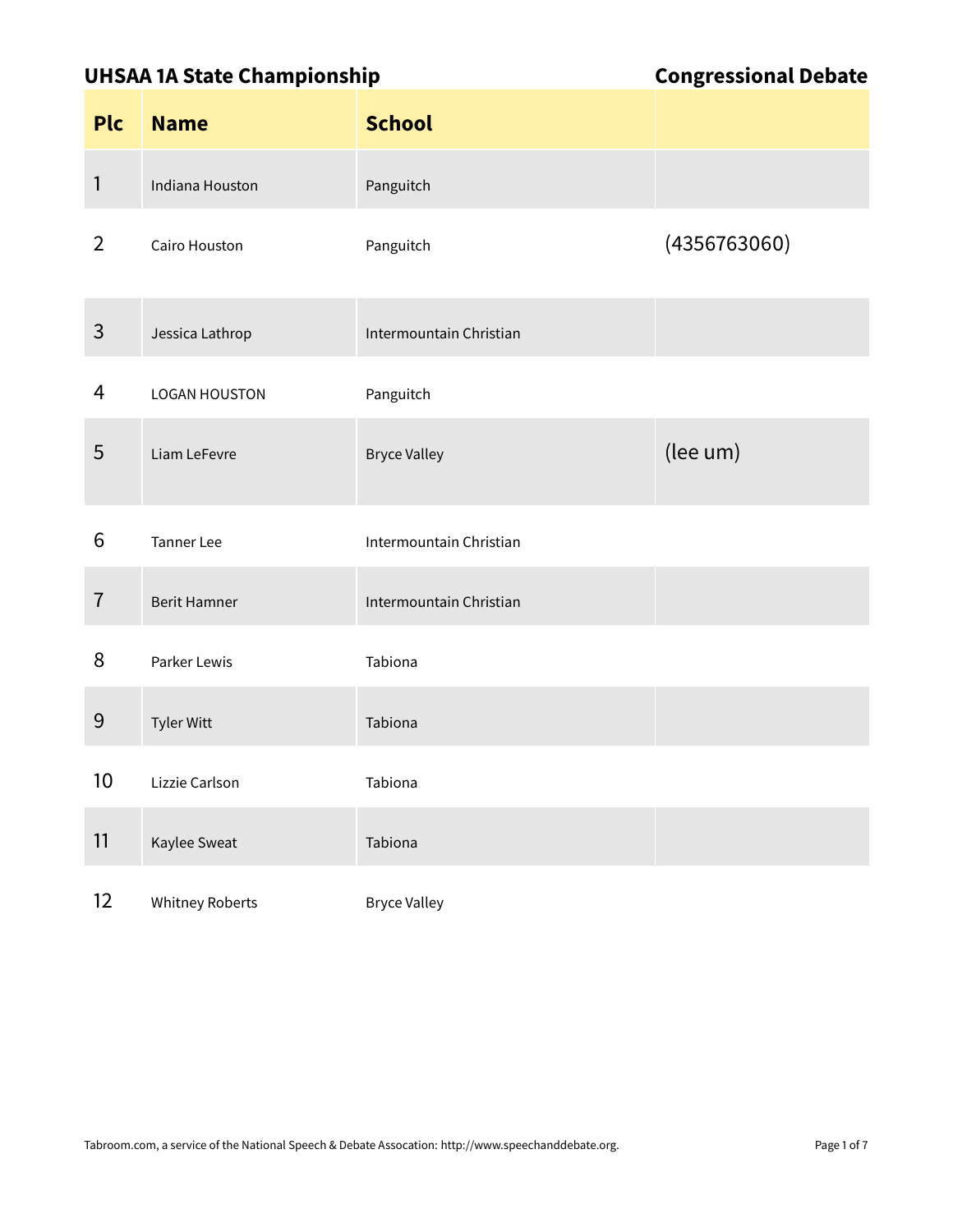### **UHSAA 1A State Championship Extemporaneous Speaking**

| <b>Place</b>  | <b>Name</b>           | <b>School</b>                  |
|---------------|-----------------------|--------------------------------|
|               | Sonya Wirkus          | Intermountain Christian School |
| $\mathcal{P}$ | <b>Isaiah Menning</b> | Intermountain Christian School |
| 3             | Alexa Reeder          | Panguitch High School          |
| 4             | <b>Tanner Faddis</b>  | Wayne High School Badgers      |
| 5             | Vitalik Mylar         | Intermountain Christian School |
| 6             | <b>TROY EVANS</b>     | Panguitch High School          |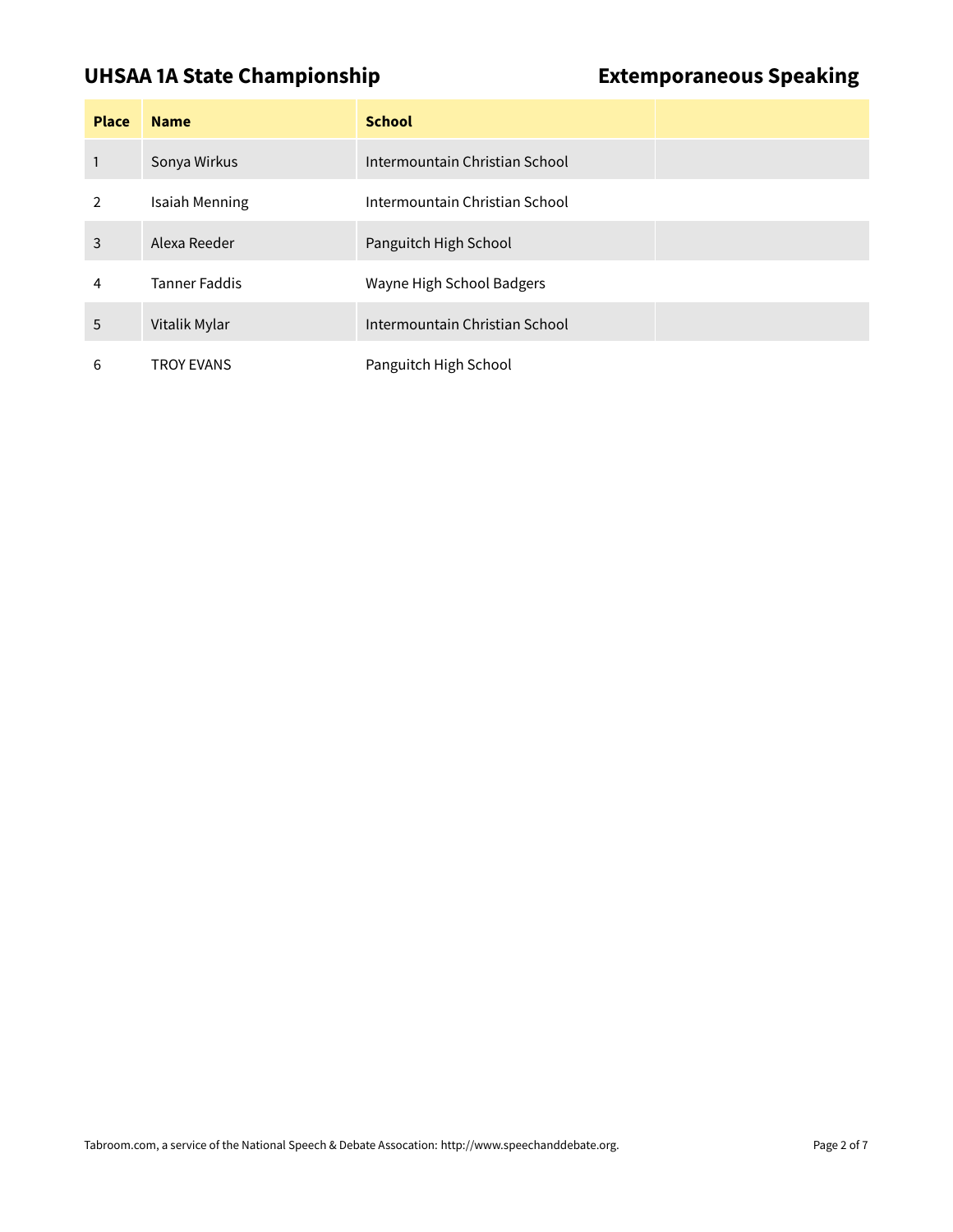# **UHSAA 1A State Championship Impromptu Championship**

| <b>Place</b>  | <b>Name</b>       | <b>School</b>                  |
|---------------|-------------------|--------------------------------|
|               | Jarod Ferkin      | Intermountain Christian School |
| $\mathcal{P}$ | Austin Worley     | Intermountain Christian School |
| 3             | Athina Kremidas   | Panguitch High School          |
| 4             | Kisti Christensen | Piute High School              |
| 5             | Thomas Van Dyke   | Wayne High School Badgers      |
| 6             | Corryn Anderson   | Panguitch High School          |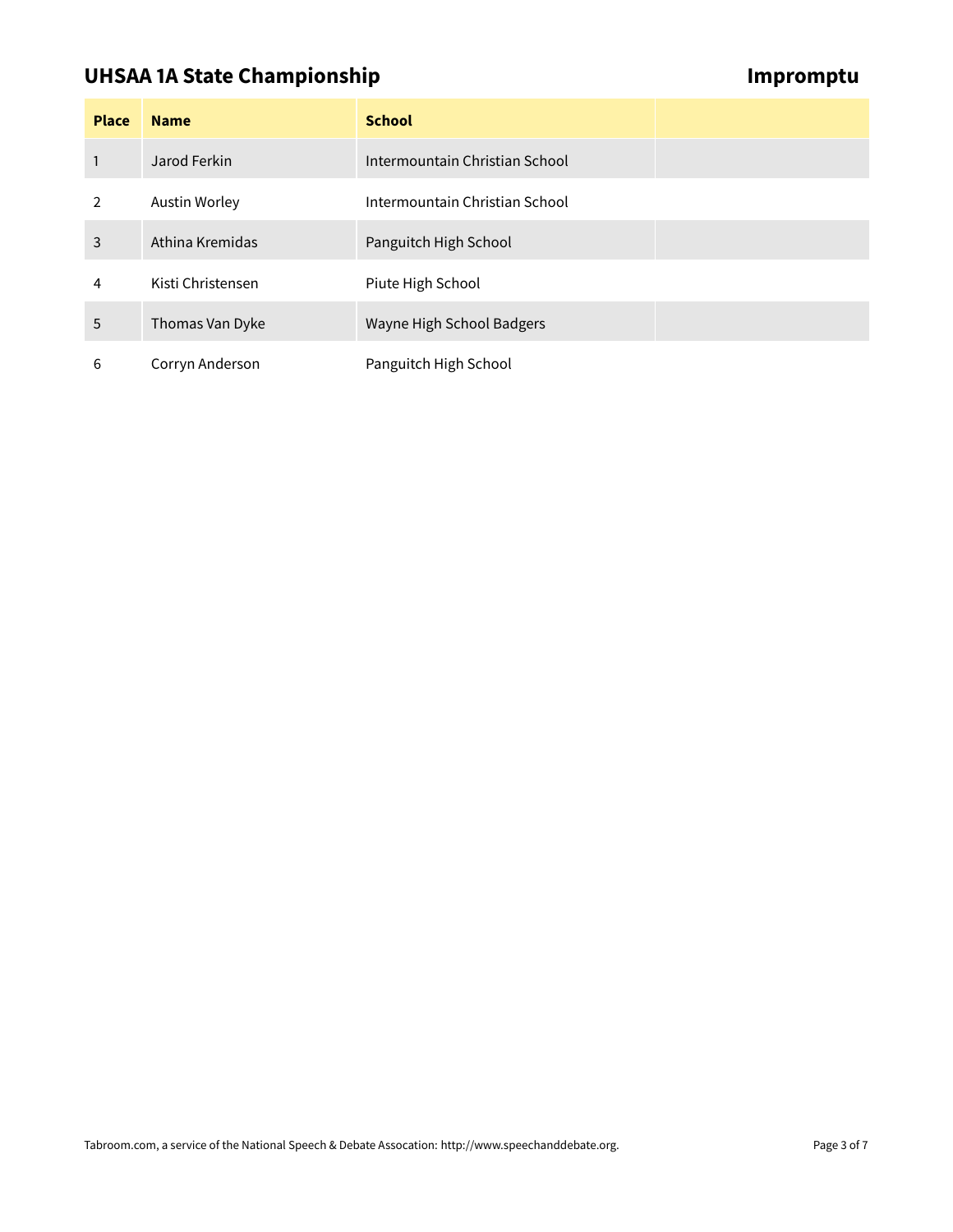# UHSAA 1A State Championship **Lincoln-Douglas Debate**

| <b>Place</b> | <b>Name</b>          | <b>School</b>                  |  |
|--------------|----------------------|--------------------------------|--|
| Sem          | Nastasha Hardy       | Intermountain Christian School |  |
| Sem          | Sonya Wirkus         | Intermountain Christian School |  |
| Sem          | <b>Austin Worley</b> | Intermountain Christian School |  |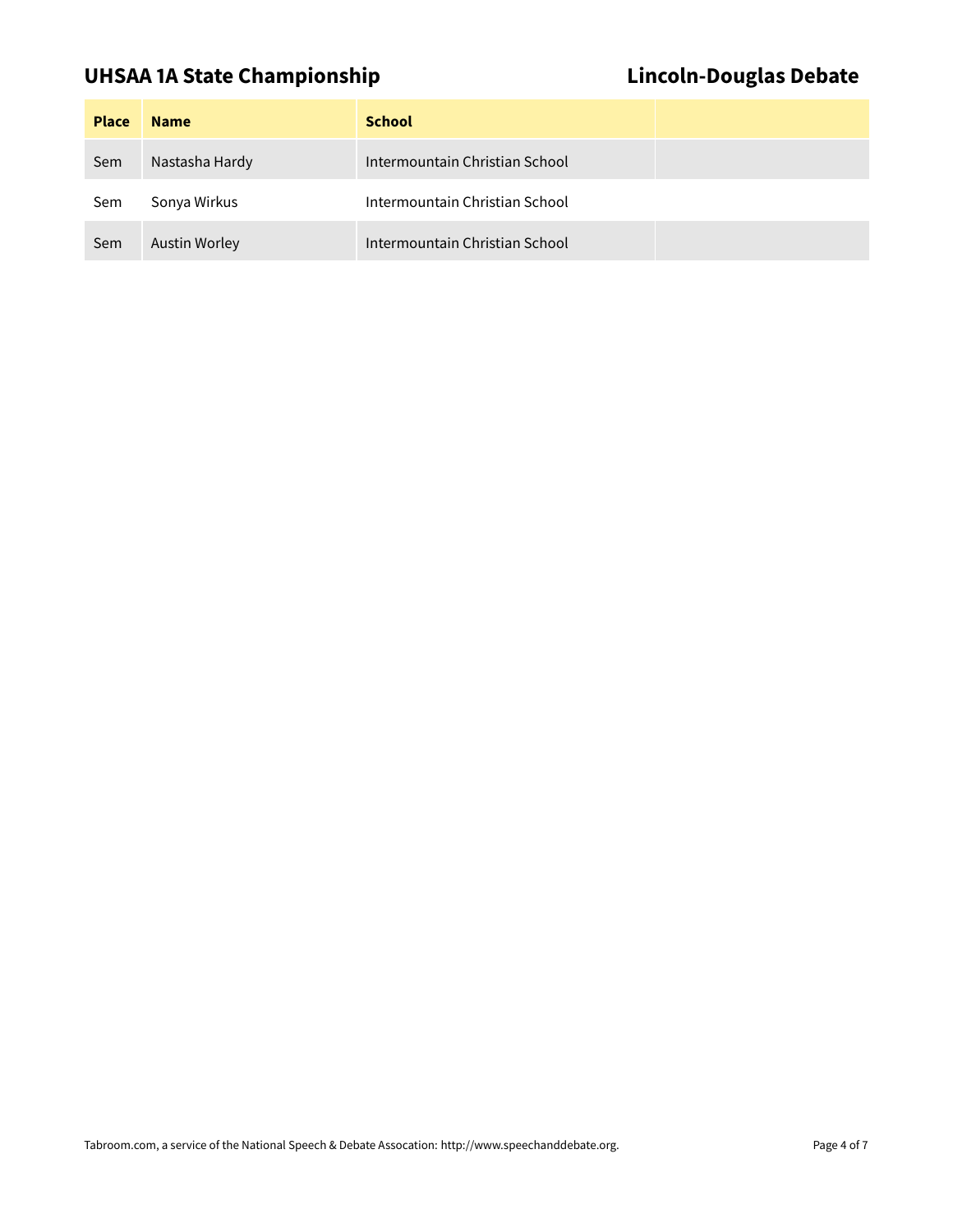# UHSAA 1A State Championship **Container and Container Container Container Container Container Container Container**

| <b>Place</b> | <b>Name</b>          | <b>School</b>                  |
|--------------|----------------------|--------------------------------|
| 1            | <b>Clinton Bradt</b> | Intermountain Christian School |
| 2            | JADE VASQUEZ         | Panguitch High School          |
| $3-T$        | Anna Grace Davidson  | Intermountain Christian School |
| $3-T$        | Trena Wilson         | Wayne High School Badgers      |
| 5            | <b>Taylia Norris</b> | Panguitch High School          |
| 6            | Jordan Bennett       | Panguitch High School          |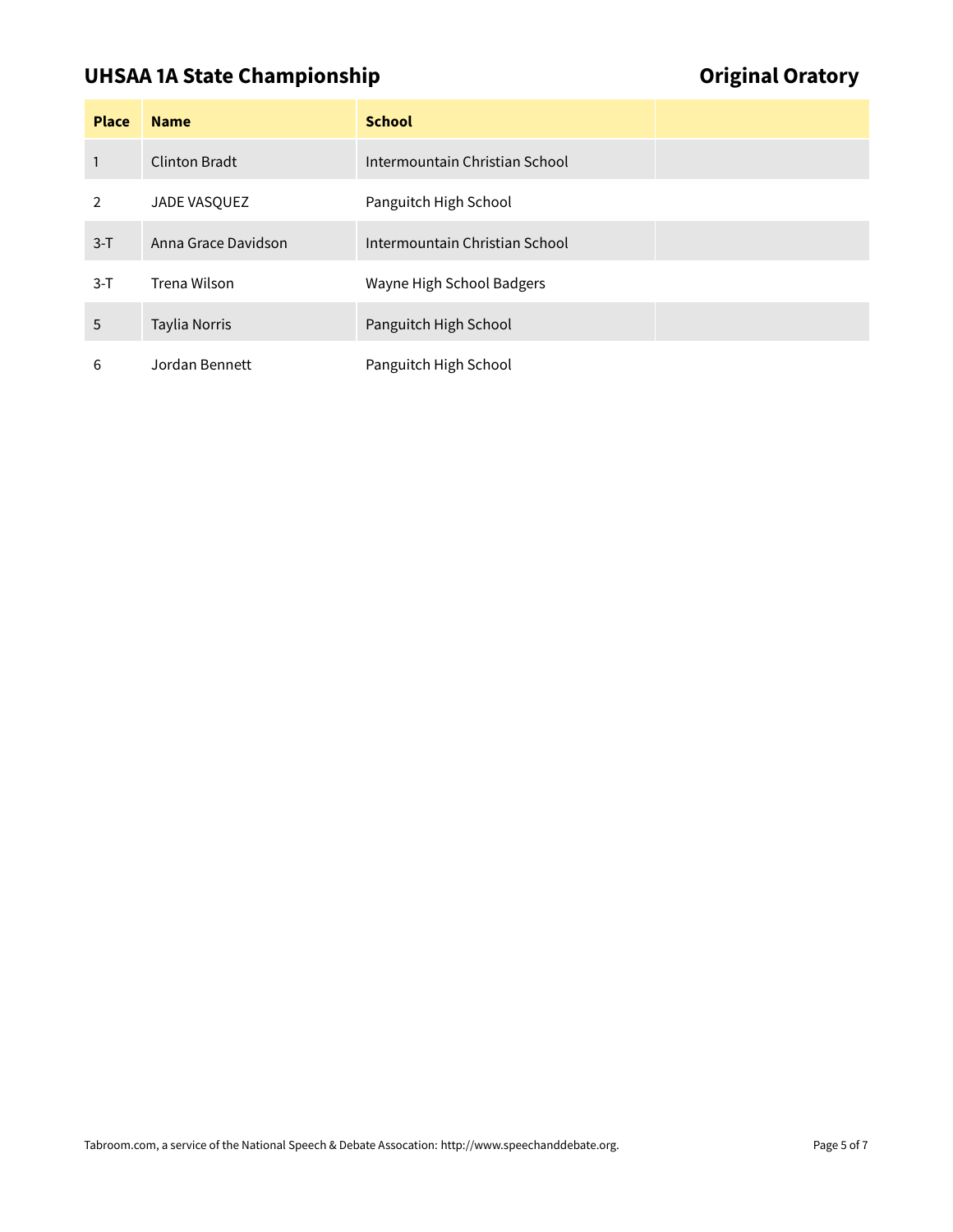# UHSAA 1A State Championship **Public Forum Debate**

| <b>Place</b>  | <b>Name</b>                                                     | <b>School</b>                  |  |
|---------------|-----------------------------------------------------------------|--------------------------------|--|
|               | Cole & Soper<br>Nathan Cole<br>Jeff Soper                       | Intermountain Christian School |  |
| $\mathcal{P}$ | Houston & Reeder<br>Indiana Houston<br>Alexa Reeder             | Panguitch High School          |  |
| Sem           | Roderick & Faddis<br><b>CJ Roderick</b><br><b>Tanner Faddis</b> | Wayne High School Badgers      |  |